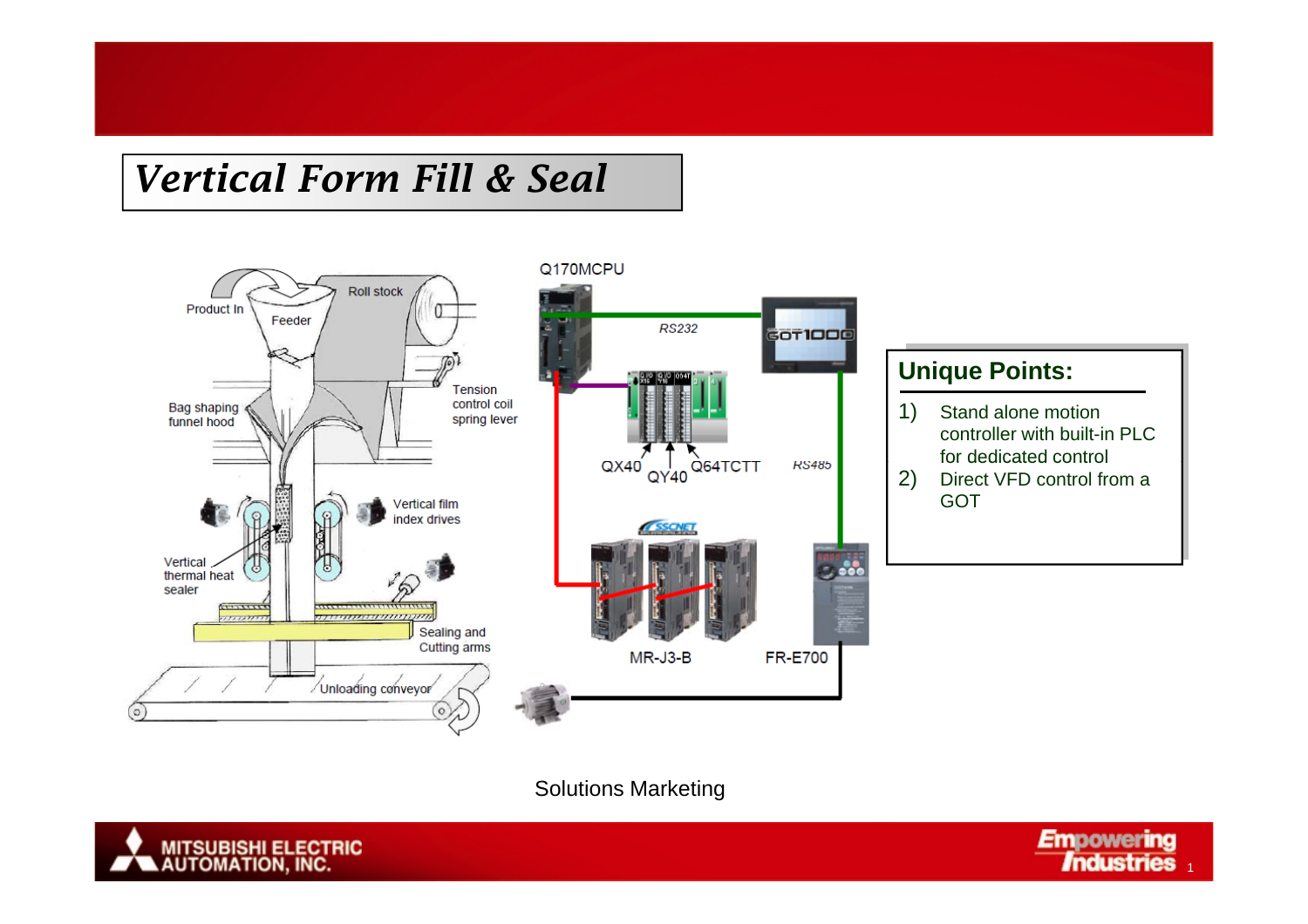#### **Overview**



Vertical form fill & seal applications utilize servo motor technology to accurately pull and feed plastic film material from a roll stock to be heat formed, volume dosed with a product, and then sealed and cut to be carried away by an unloading conveyor. While the methods for filling and sealing vary from machine to machine, vertical form fill & seal applications are essentially organized into two categories; Continuous motion bagging machines and intermittent motion bagging machines. Product entering the feeder can vary from a viscous fluid to a solid material and will often play a key role in how the machine is designed.

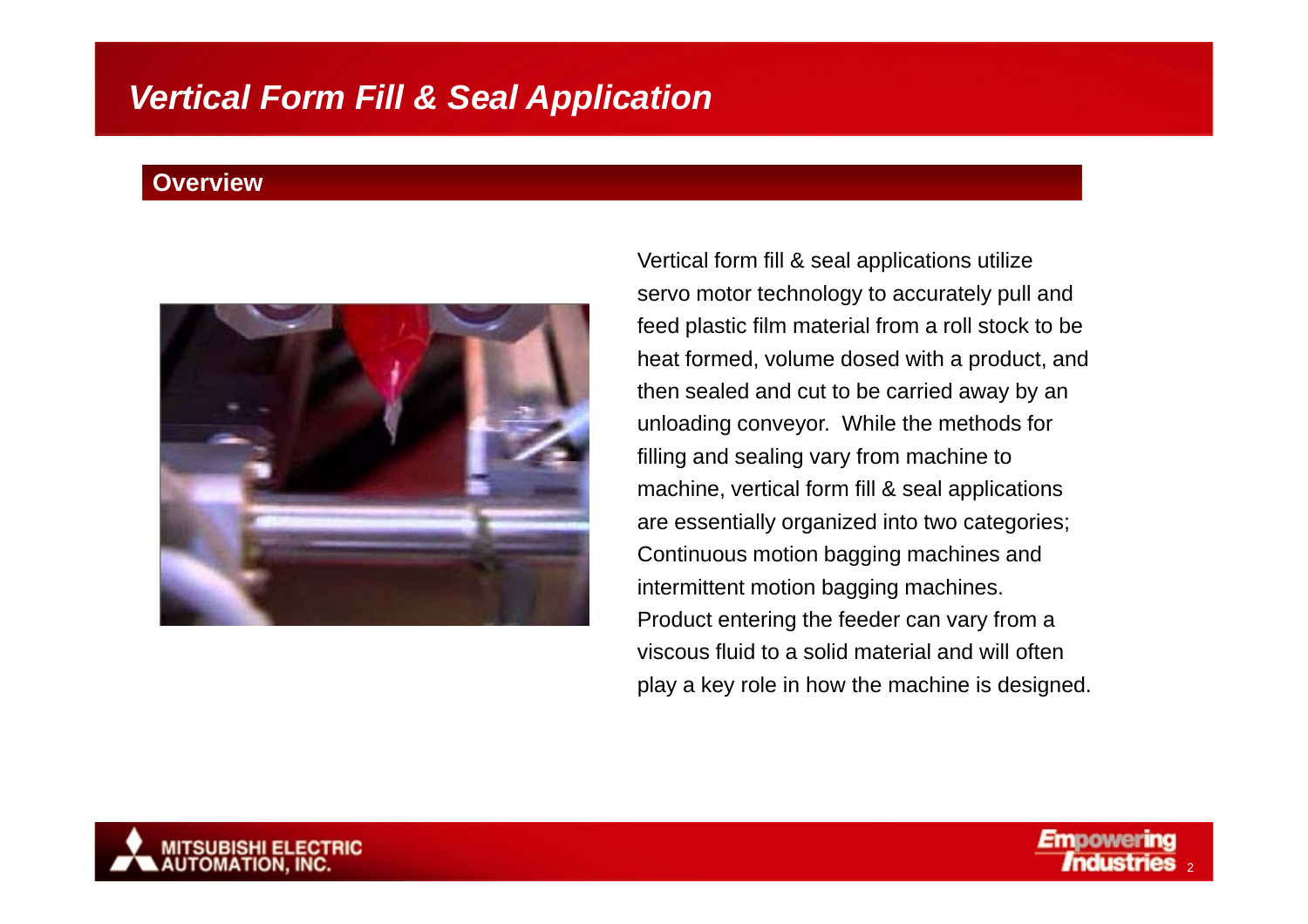### **Mitsubishi Solutions**

- Controller: **Q170MCPU**
- Temperature control : **Q64TCTT**
- Servo Amplifier: **MR-J3-B**
- Servomotor: **HF-KP, HF-JP**
- Graphic Operation Terminal: **GOT1000**
- VFD**: FR-E700**

#### **Other Options**

- QD75MH, FX3U-20SSC-H Controllers
- Large Selection of Motors
- **♦ CC-Link communication to VFD**



### **Example Applications**

- **A Food/beverage bag filling**
- **A** Pouch packaging
- $\lambda$  Industrial powder filling



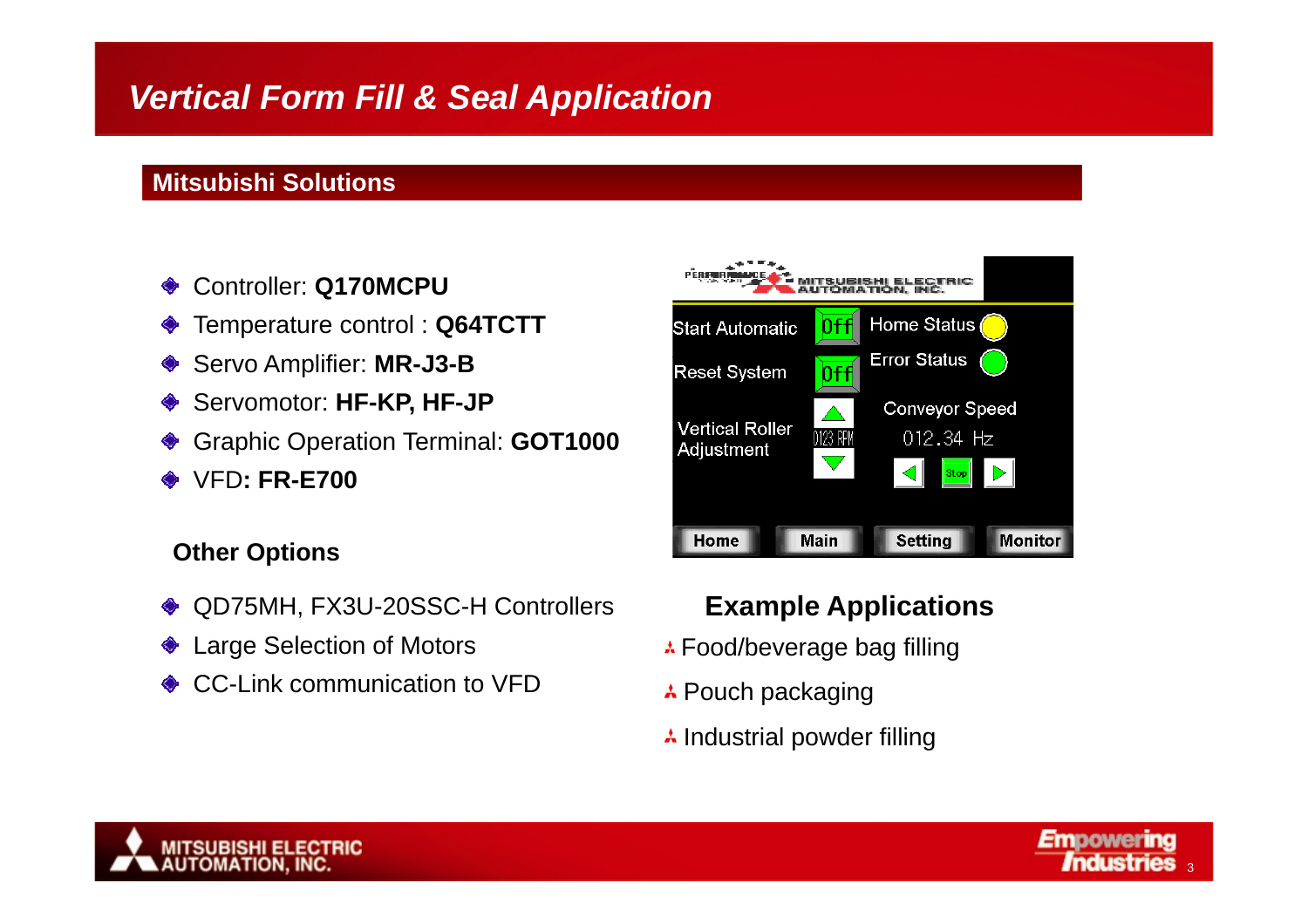#### **Sequence of Operation**





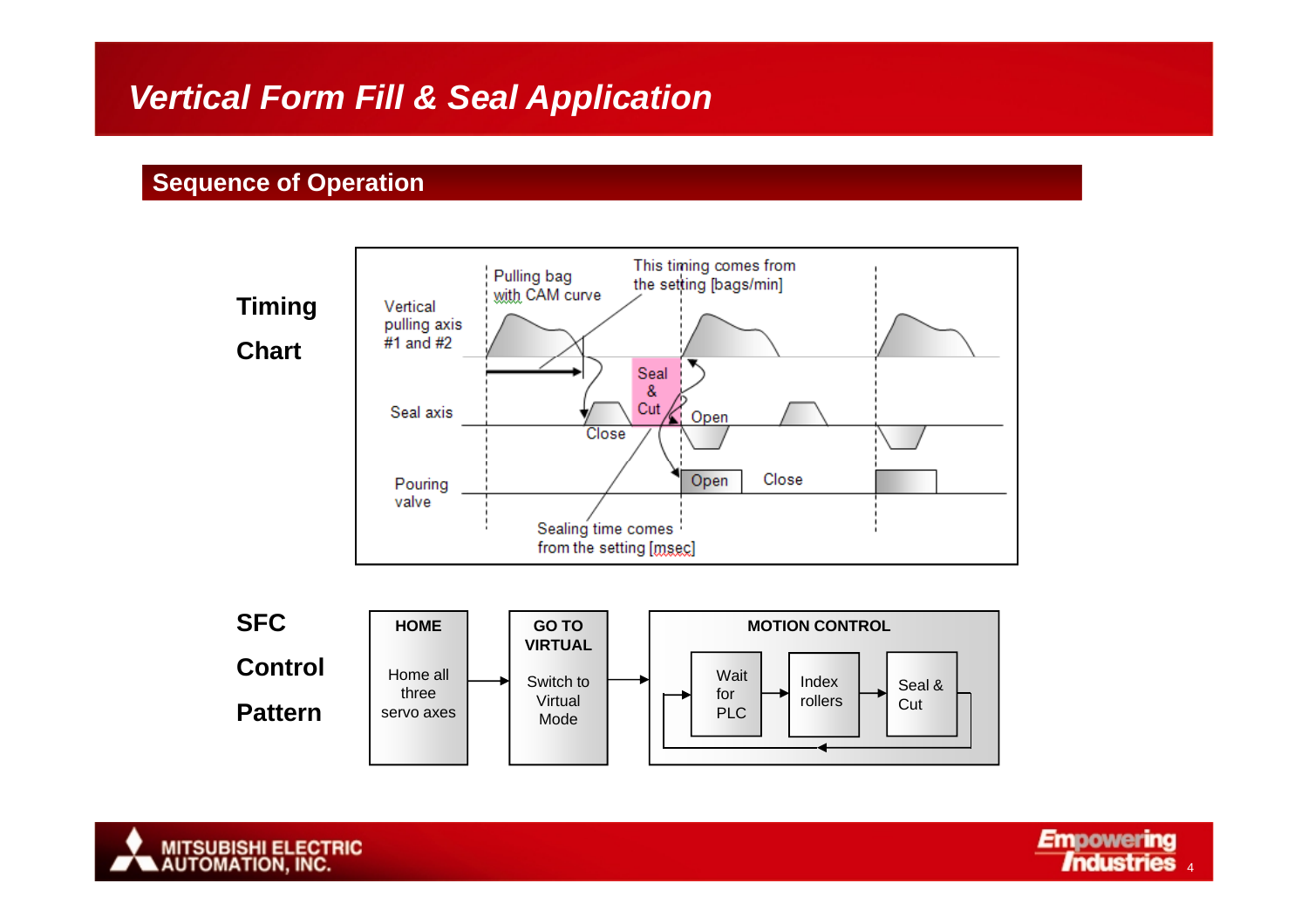### **Synchronized index movements**

A virtual servomotor commands both servo axes to move simultaneously **downward. SSCNET III helps to prevent the film material from breaking.**



#### **The PLC code commands the index move to begin**

**based on a machine cycle PLC timer**





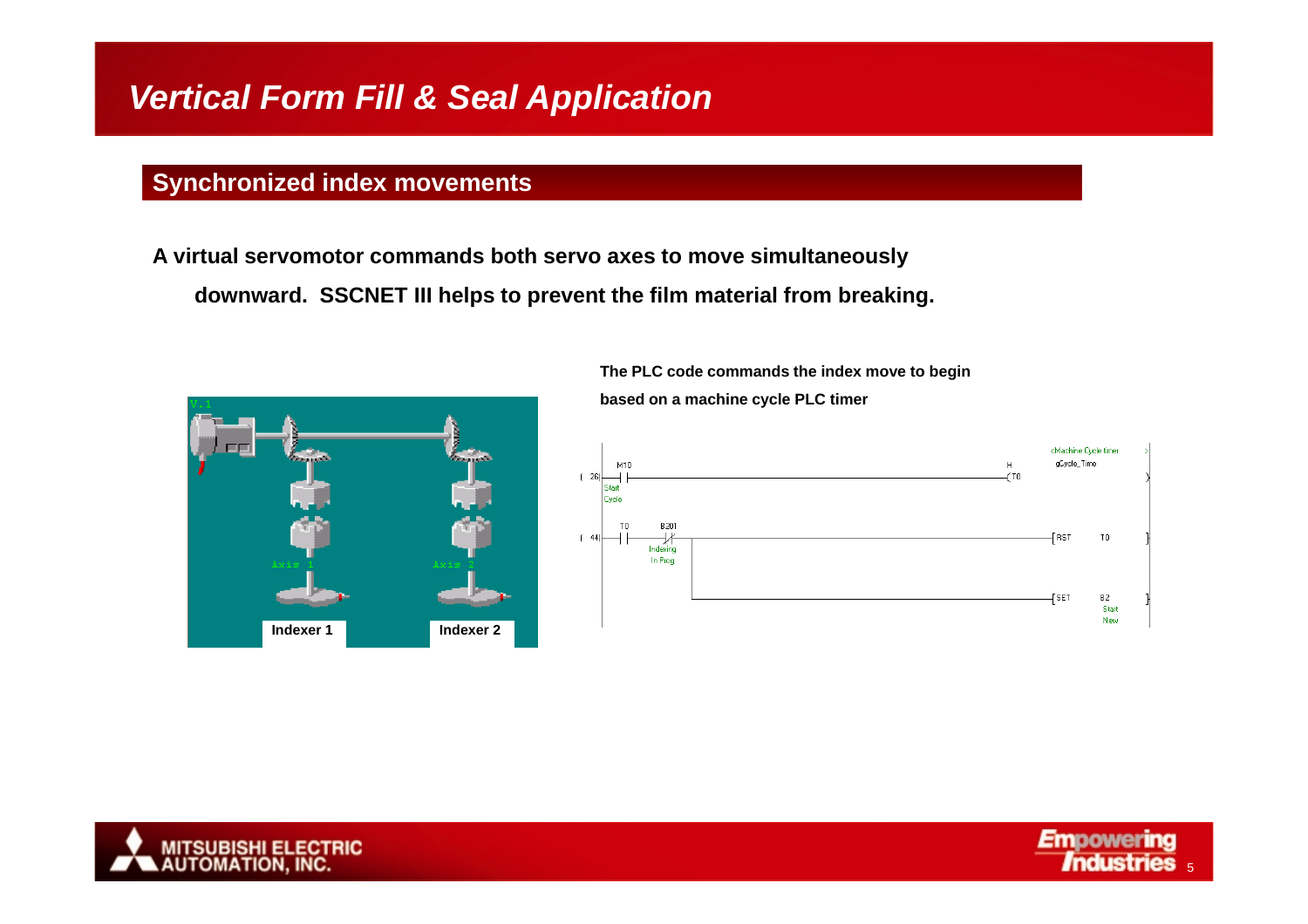### **Mitsubishi Features, Advantages and Benefits**

#### $\diamondsuit$  Solution features, advantages and benefits

| <b>Features</b> |                                                                                                                                                                           | <b>Advantages/Benefits</b> |                                                                                                                                                                                        |
|-----------------|---------------------------------------------------------------------------------------------------------------------------------------------------------------------------|----------------------------|----------------------------------------------------------------------------------------------------------------------------------------------------------------------------------------|
|                 | Combined motion controller + PLC<br>High-speed processing times with direct<br>⋗<br>memory sharing<br>Built-in I/O and encoder input with mark<br>registration capability |                            | Reduced overall cost<br>> Reduced inventory cost (only one unit)<br>25% improved machine throughput<br>0.44ms refresh time for servo network<br>Industry leading memory sharing speeds |
|                 | VFD control from the HMI<br>Direct access to all parameters<br>Change speed on the fly<br>Monitoring status screens                                                       | ۰                          | Reduced wiring costs and labor<br>> Direct control from one component<br>Less downtime<br>Easy to remotely monitor and troubleshoot<br>problems from an HMI                            |
|                 | SSCNET III fiber optic servo network<br>> Easy to set up and configure<br>Automatic parameter transfer<br>Noise immunity                                                  |                            | 20% reduced wiring cost<br>Reduced setup time<br>(plug & play)                                                                                                                         |
|                 | Mechanical support language with<br>virtual axes<br>Easy to design complex motion profiles<br>using motion development software,<br>MT Works2.                            | ۰                          | 50% reduced programming time<br>Reduced labor cost<br>Reduced machine cost (less<br>mechanical and electrical<br>components)                                                           |



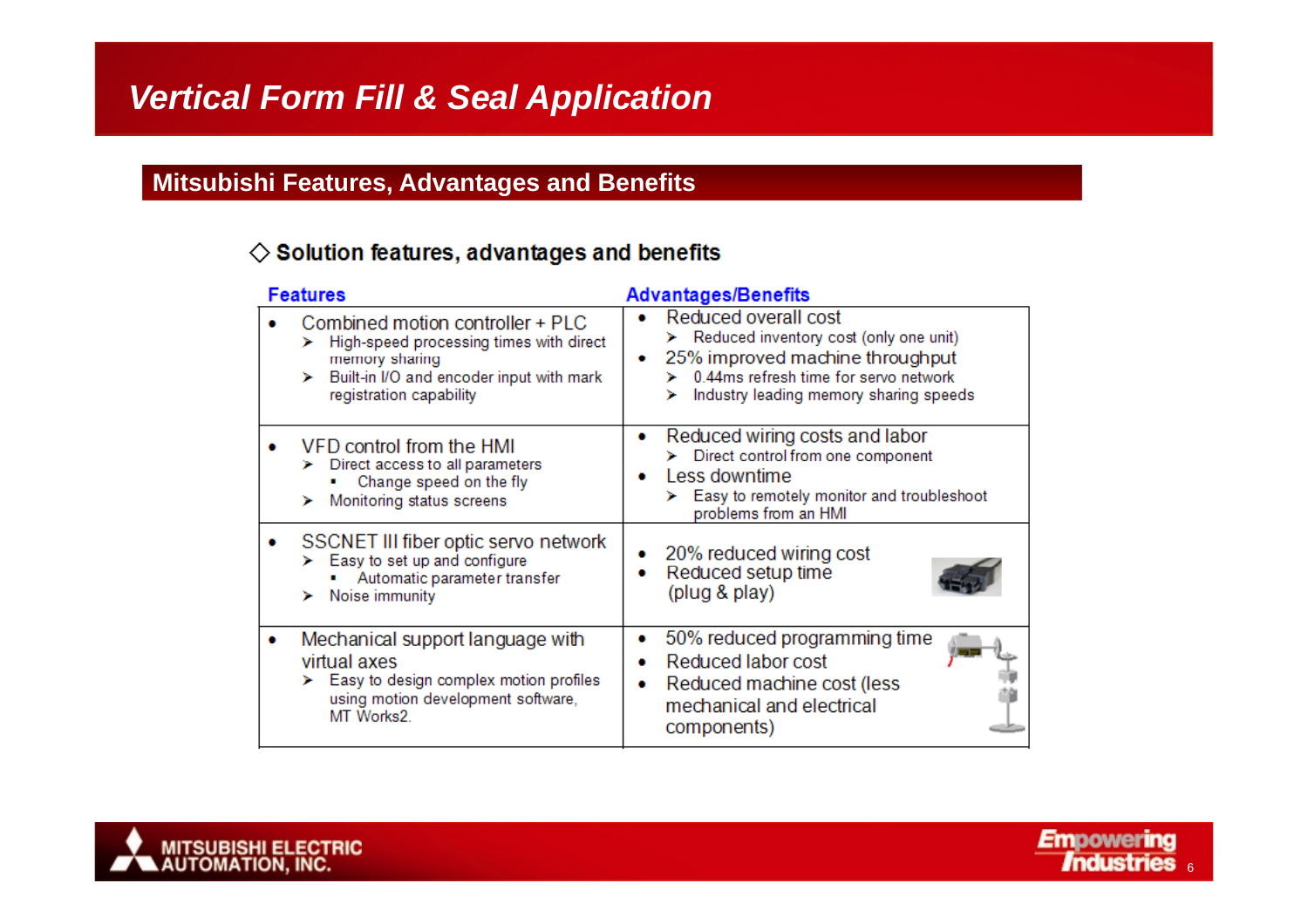### **Application Materials**

- •Reference Guide
- •Application Guide
- •Example Movie
- •Program Files
- •Basic Customer Presentation



process. As an option, a robot is used to pick and place the cartons onto a pallet Mitsubishi Electric provides a complete solution through combining PLC, HMI, motion, and

+ Juice box filling + Food/ medicine powder filling + Liquid packaging

robot programming products under one platform

 $\diamondsuit$  Example Applications

**WITSUBISHI ELECTI**